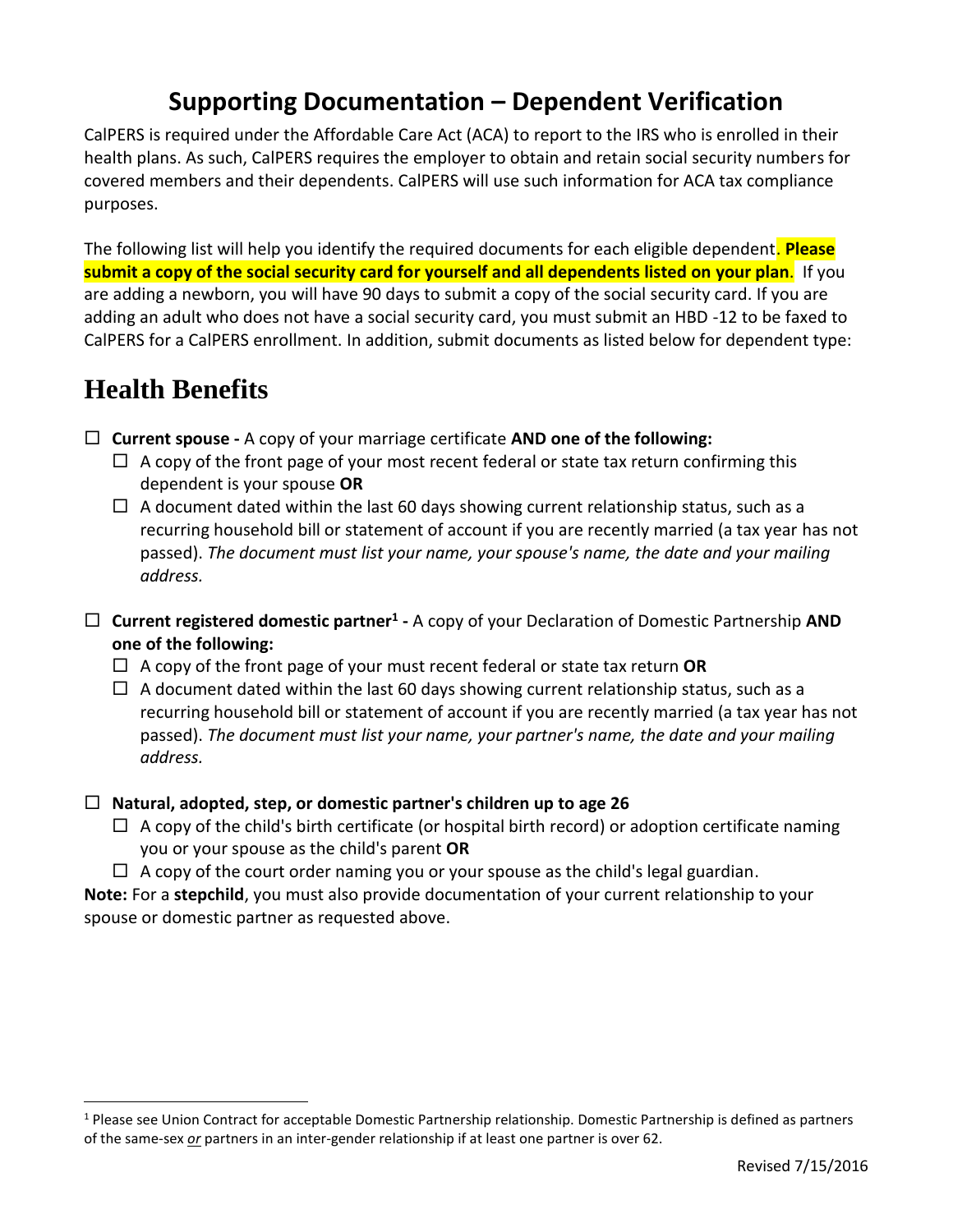- □ Parent-Child Relation<sup>2</sup> for children up to age 26, for whom the employee assumes a primary **parental role who is not his/her adopted, stop, or recognized natural born child – a copy of the** child's birth certificate and the parent child affidavit, and one of the following:
	- $\Box$  Newborn Nothing more required.
	- $\Box$  Legal Guardian A copy of the court order naming you or your spouse/domestic partner as the child's legal guardian. If a tax year has passed since the court order you most *also* submit a copy of your most recent tax return.
	- College Student A copy of your tax return **OR** Evidence of full-time student status at an accredited educational institution *and* evidence that the child is dependent upon you for more than 50% of the student's support.

**Note**: Once the child is added to your benefits plan, you will be requested to submit a copy of your tax returns in subsequent years to maintain the child's eligibility. College Students are not mandated to be on your tax returns, but must maintain financial dependence and student eligibility.

# **Life Insurance**

- $\Box$  Beneficiary Designation Mandatory submission.
- $\Box$  Application for Life Insurance Submit if purchasing additional life insurance.
- $\Box$  Evidence of Insurability Submit if purchasing above 120K for employee and/or 50K for Spouse or Domestic Partner.

# **Waiver of Coverage**

Waiver of Benefits – Submit if waiving *one or all* benefits.

If you have questions, or to get an HBD-12 or a Parent Child Affidavit, please contact the Health Benefits Unit at (888) 4298 – 2980.

|--|

*Supervisor Date*

*Assigned Staff Member Date*

 $\overline{\phantom{a}}$ 

<sup>&</sup>lt;sup>2</sup> A parent-child relationship is defined in the Public Employees' Medical and Hospital Care Act (PEMHCA) at § 599.500, subsection (o) as "intentional assumption of parental status, or assumption of parental duties by the employee or annuitant, as certified by the employee or annuitant at the time of enrollment of the child, and annually thereafter up to the age of 26, unless the child is disabled as described in section 599.500, subdivision (p)." (Note: PCRs do not include foster children.)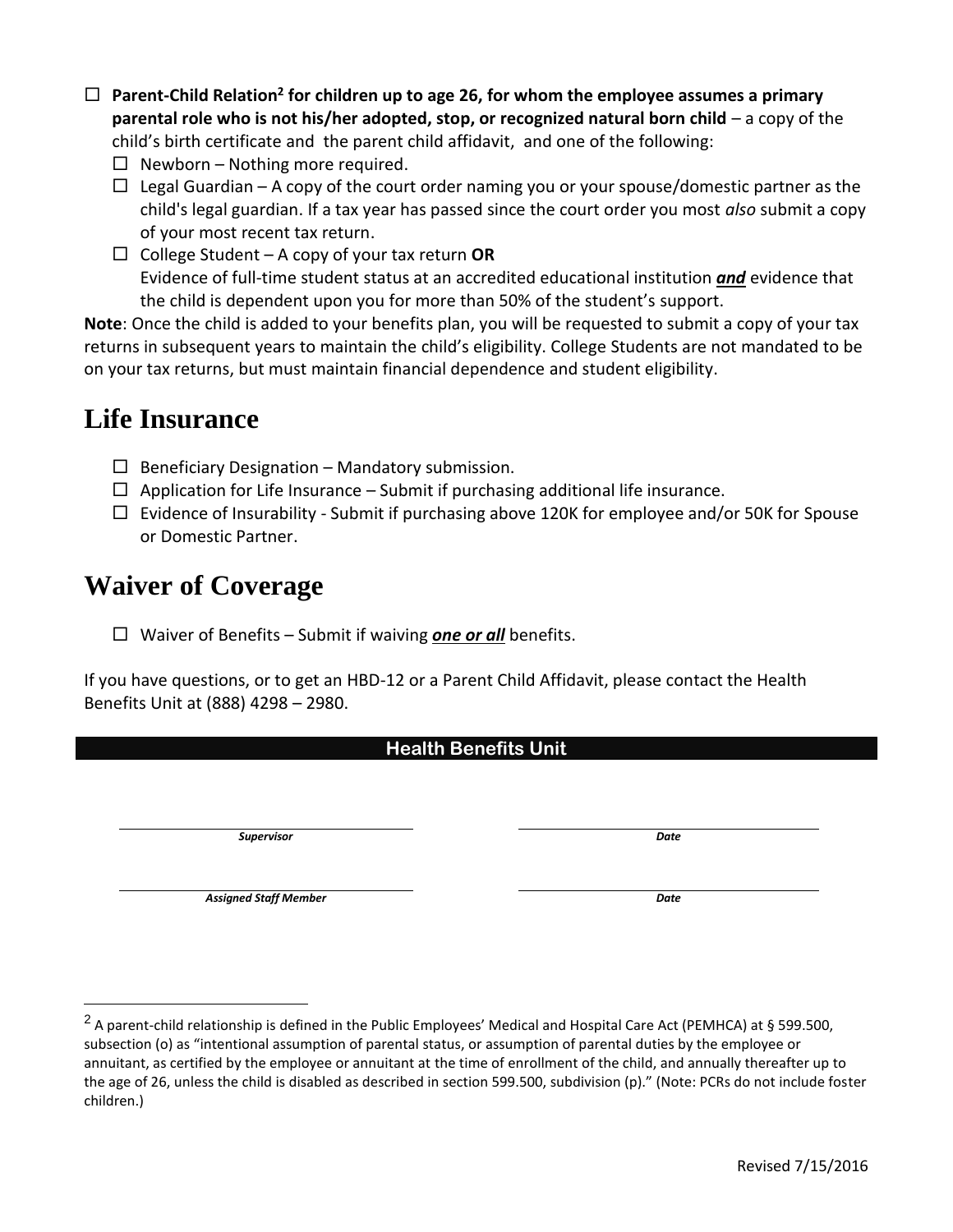

 $\overline{a}$ 

## LOS ANGELES COMMUNITY COLLEGE DISTRICT

**ACTIVE & ADJUNCT EMPLOYEES**

## **ENROLLMENT/CHANGE FORM**

#### **1. Personal Information**

| Last                                                                                                                                                                                                                                                                                                                                                                                                            | First                                |                                                                                                       | MI                                                                                                                                                                                                                                                                                      | <b>Social Security Number</b>                                               |                                      | Date of Birth                                                                  |  |  |  |  |
|-----------------------------------------------------------------------------------------------------------------------------------------------------------------------------------------------------------------------------------------------------------------------------------------------------------------------------------------------------------------------------------------------------------------|--------------------------------------|-------------------------------------------------------------------------------------------------------|-----------------------------------------------------------------------------------------------------------------------------------------------------------------------------------------------------------------------------------------------------------------------------------------|-----------------------------------------------------------------------------|--------------------------------------|--------------------------------------------------------------------------------|--|--|--|--|
| Street Address (no P.O. Boxes)                                                                                                                                                                                                                                                                                                                                                                                  |                                      |                                                                                                       |                                                                                                                                                                                                                                                                                         | <b>Home Phone</b>                                                           |                                      | <b>Work Phone</b>                                                              |  |  |  |  |
| City<br>Status:                                                                                                                                                                                                                                                                                                                                                                                                 | <b>State</b>                         |                                                                                                       | Zip                                                                                                                                                                                                                                                                                     | <b>Employee Number</b>                                                      |                                      | <b>Work Location</b>                                                           |  |  |  |  |
| <b>Married</b><br><b>Domestic Partnered</b>                                                                                                                                                                                                                                                                                                                                                                     | Single                               | <b>Divorced</b>                                                                                       | Widowed                                                                                                                                                                                                                                                                                 | <b>Email Address</b>                                                        | Full-time Active   Part-time Adjunct |                                                                                |  |  |  |  |
| I want to use my                                                                                                                                                                                                                                                                                                                                                                                                | $Home/ \bigsqcup$ Work<br>Choose one |                                                                                                       |                                                                                                                                                                                                                                                                                         |                                                                             |                                      | address as my benefits services address—the address for my plan <sup>1</sup> . |  |  |  |  |
| 2. Reason for Completing This Form -                                                                                                                                                                                                                                                                                                                                                                            |                                      |                                                                                                       |                                                                                                                                                                                                                                                                                         |                                                                             |                                      |                                                                                |  |  |  |  |
| $\Box$ New Enrollment<br>$\Box$ Open Enrollment - with prior<br>approval from the health benefits<br>unit. Otherwise, use employee self<br>serve (The Portal).<br>□ Name/Address Change<br>□ Change in Dependent Coverage<br>$\Box$ Refusing all health insurance $-$<br>You will be subject to a waiting<br>period or will be required to verify a<br>recent life status change if you<br>choose to add later. |                                      | Event - Life Status Change<br>Death of Dependent<br><b>Birth</b><br>Child no longer eligible<br>Other | New Hire/Rehire/Return from Leave<br>Marriage/Domestic Partnership<br>Dissolution of Marriage/Dom Partner<br>Adoption/Foster Child Placement<br><b>Parent-Child Relation Established</b><br>Loss of hours/employment<br>Spouse gained or lost coverage<br>(change in employment status) |                                                                             | <b>Event Date</b>                    |                                                                                |  |  |  |  |
| <b>3. Medical Plan</b><br><b>PPO</b> (Anthem Blue Cross)<br>PERS Care <sup>2</sup><br>PERS Choice <sup>3</sup><br>PERS Select <sup>3</sup>                                                                                                                                                                                                                                                                      | <b>HMO</b><br><b>Anthem Select</b>   | <b>Anthem Traditional</b><br>Blue Shield Access +                                                     | HMO, part 2<br>Sharp <sup>4</sup><br>United Healthcare                                                                                                                                                                                                                                  | <b>Health Net Smart Care</b><br>Health Net Salud y Mas<br>Kaiser Permanente |                                      | Coverage Type<br>Employee only<br>Employee + one<br>Employee + Family          |  |  |  |  |

<sup>&</sup>lt;sup>1</sup> If you choose an HMO, your benefits services address must be within 30 miles from the physician/hospital that you choose. <sup>2</sup> PERS Care is a 90/10 coverage plan used in co-ordination with Medicare. *The employee is responsible for premium payment over and above PERS Choice amount.*

 $3$  PERS Choice and Select are similar 80/20 coverage plans. The difference is that Select has a smaller physician network.

<sup>4</sup> Not available in Los Angeles County; available only in Southern California Region (San Diego).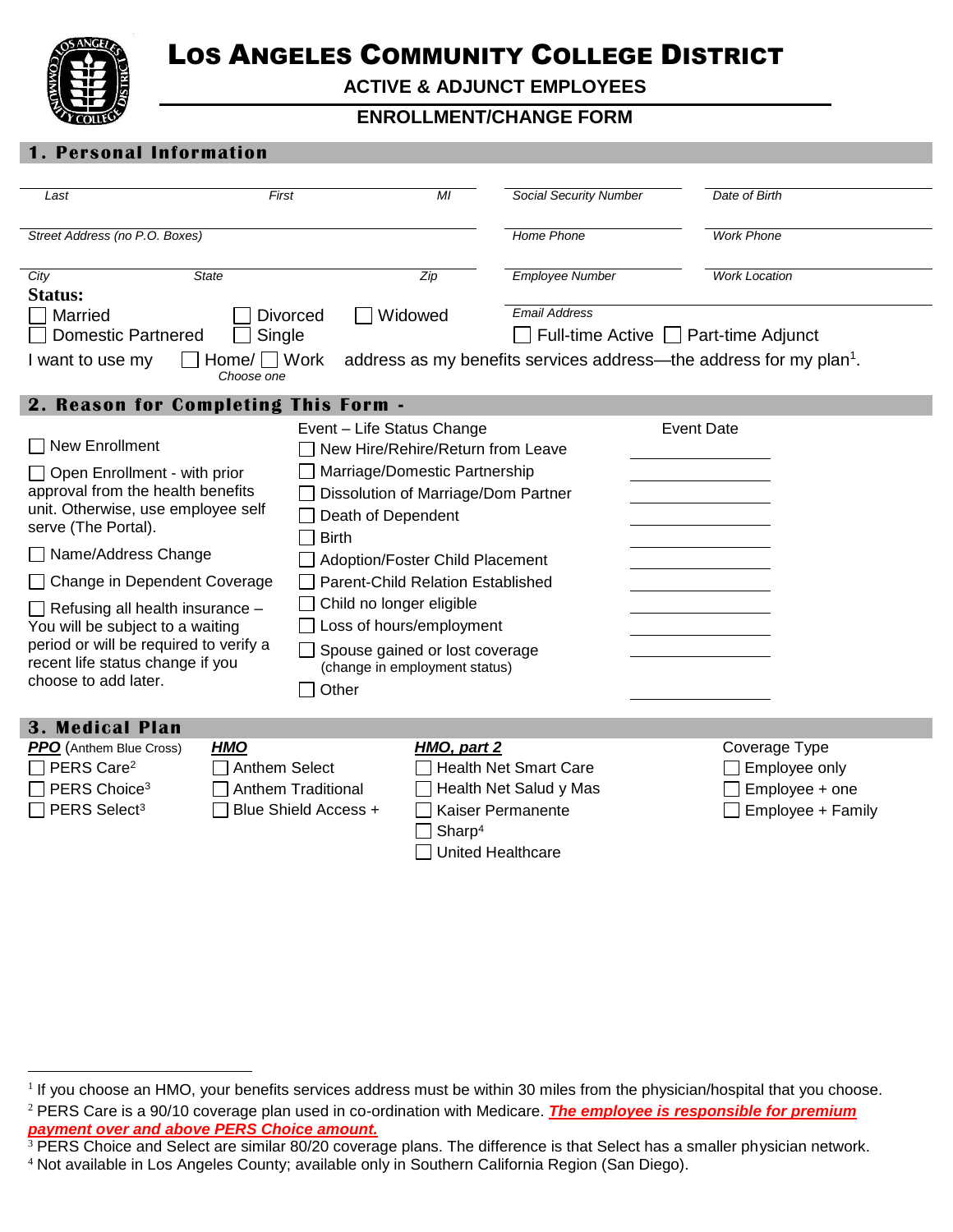| NAME:                                                              | SSN: |  |  |                                                                                            |  |  |
|--------------------------------------------------------------------|------|--|--|--------------------------------------------------------------------------------------------|--|--|
| <b>4. Dental Plan</b>                                              |      |  |  |                                                                                            |  |  |
| $\Box$ Delta Dental PPO<br>MetLife Dental HMO (formerly Safeguard) |      |  |  | Coverage Type<br>$\Box$ Employee only<br>$\Box$ Employee + one<br>$\Box$ Employee + Family |  |  |
| <b>5. Vision Plan</b>                                              |      |  |  |                                                                                            |  |  |
| □ Vision Service Plan                                              |      |  |  | Coverage Type<br>$\Box$ Employee only<br>$\Box$ Employee + one<br>$\Box$ Employee + Family |  |  |

## **6. Enrollment Information**

If you are adding or removing dependents you must submit this form within 60 days of a family status change (new hire, marriage, divorce, birth, etc.) or you may be subject to 90 day penalty period with changes taking effect the first day of the month following the 90 day period.

Please complete the following section for each person you are enrolling, including yourself. If you are enrolling more than three children, please list their names and information on a separate page. Sign, date, and attach that page to this form.

| Enrollee               | Add                         | <b>Delete</b>               | Name (Last on top line, First, MI) | Gender | <b>Birth Date</b> | Soc. Security # |
|------------------------|-----------------------------|-----------------------------|------------------------------------|--------|-------------------|-----------------|
| Self                   | Medical<br>Dental<br>Vision | Medical<br>Dental<br>Vision |                                    |        |                   |                 |
| Spouse/<br>Dom Partner | Medical<br>Dental<br>Vision | Medical<br>Dental<br>Vision |                                    |        |                   |                 |
| Child                  | Medical<br>Dental<br>Vision | Medical<br>Dental<br>Vision |                                    |        |                   |                 |
| Child                  | Medical<br>Dental<br>Vision | Medical<br>Dental<br>Vision |                                    |        |                   |                 |
| Child                  | Medical<br>Dental<br>Vision | Medical<br>Dental<br>Vision |                                    |        |                   |                 |

#### **7. Dual Coverage**

 $\overline{a}$ 

My spouse/domestic partner is an LACCD employee/retiree. His/her employee number is:

 $\Box$  I understand that I and/or my dependents can only have one health plan administers by CalPERS. Further if I and/or my dependents am/are determined to be on another CalPERS plan, I/we can not enroll into LACCD's health benefits plan until I/we dis-enroll from the other CalPERS plan.<sup>5</sup>

**NOTE**: If CalPERS rejects your enrollment through LACCD due to dual enrollment (CalPERS administered benefits sponsored by another agency) you will not be added to health benefits until the dual coverage issue is corrected.

<sup>5</sup> An employee may be enrolled as an enrolled CalPERS primary insurance carrier or as a dependent of another CalPERS enrollee or retiree, but not both. An individual may be included as a dependent under the enrollment of only one employee or retiree.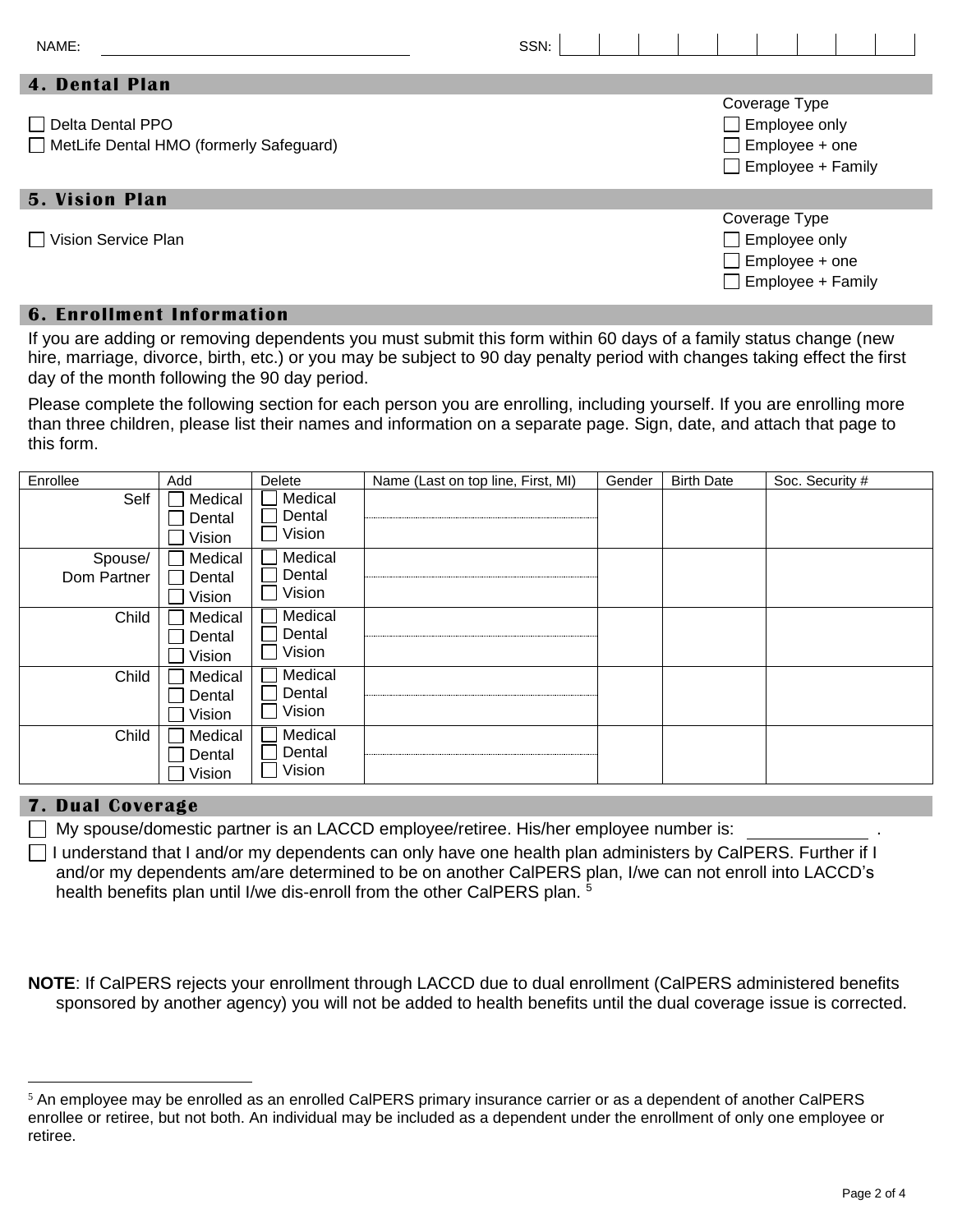| NAME: | SSN-<br>$\sim$ |  |  |  |  |  |
|-------|----------------|--|--|--|--|--|
|       |                |  |  |  |  |  |

#### **8. Flexible Spending Account**

LACCD partners with Automatic Data Processing (ADP) to provide pre-tax Flexible Spending Account Services for our employees. Funds are deducted from January – December of the Calendar year with no deductions taken during the summer. *Plan your deduction expenses accordingly* because you will only be allowed to roll over up to 500.00 of unused funds at the end of the calendar year. Please visit [ADP'](http://www.spendingaccounts.info/)s website [\(www.spendingaccounts.info\)](http://www.spendingaccounts.info/) to find out more about the plan, administration of the plan, and about eligible expenses.

NOTE: There is a calendar year maximum amount that can be contributed to each plan. The maximum dependent care contribution is 5,000.00 and the maximum Health Care contribution is 2,500.00.

I would like to set aside **Exercise 1 and Section** this calendar year for Dependent Care expenses. *initial* I would like to set aside \_\_\_\_\_\_\_\_\_\_\_\_\_\_\_\_\_\_\_\_\_\_\_\_\_\_\_\_\_\_\_\_this calendar year for Health Care expenses. *initial*

#### **9. Life Insurance - Part time Faculty NOT ELIGIBLE**

You are entitled to a 50,000.00 Life and Accident & Death policy with premiums paid by LACCD. In addition, you are entitled to purchase additional insurance for yourself and any dependents that you have. Please review the life insurance forms and make the appropriate selections for your needs. Even if you choose not to purchase additional coverage, you must submit a beneficiary designation for the Basic Coverage that LACCD provides.

Life Insurance forms and/or Beneficiary Designation attached.

- Beneficiary The person(s) who inherits the claim should it be activated.
- Contingent beneficiary The person(s) who inherits the claim as a secondary person if the beneficiary can not be located.
- If you choose life insurance for your spouse, you much purchase at least twice that amount for yourself.
- Life insurance is measured by units: 10,000.00 is 10 units, 5,000.00 is 5 units, etc. If you purchase voluntary life insurance, you find the cost according to your age and multiply by the number of units that you want to purchase.
- Life insurance for your spouse/dom partner is based on your age, not your spouse/dom partner's age.
- As a new employee, you may select insurance up to 120,000.00 for yourself and 50,000.00 for your spouse without submitting a Statement of Health (SOH). If you choose insurance *above* 120,000.00 (or 50,000.00 spouse/dom partner), you must submit a SOH. After status of new employee (60 days or more), you may only increase/decrease during open enrollment. At which time, you must submit a statement of health.

I decline life insurance. I understand that I am not responsible for the premium for LACCD's Basic Life insurance policy, and am choosing to decline this benefit with full understanding of this fact. *initial*

#### **10. How to Submit this Enrollment/Change Form (Part 1)**

In order to enroll or change your plan, you must:

1. Complete *and* Sign this form.

 $\overline{a}$ 

*initial*

2. If you are submitting this form for any event other than Return from Leave you must provide supporting documents. Acceptable documents must prove the event that you are claiming. This can include a marriage license or State of California Domestic Partner Registration<sup>6</sup>, court papers (divorce/dissolution decree, adoption or child care papers), certificate of death, birth certificate, or COBRA Letter from previous employer showing that job status change caused loss of insurance. In addition to those documents, **we require a copy of the social security card for all participants**.

<sup>&</sup>lt;sup>6</sup> Please see your union contract for definition of acceptable Domestic Partner.